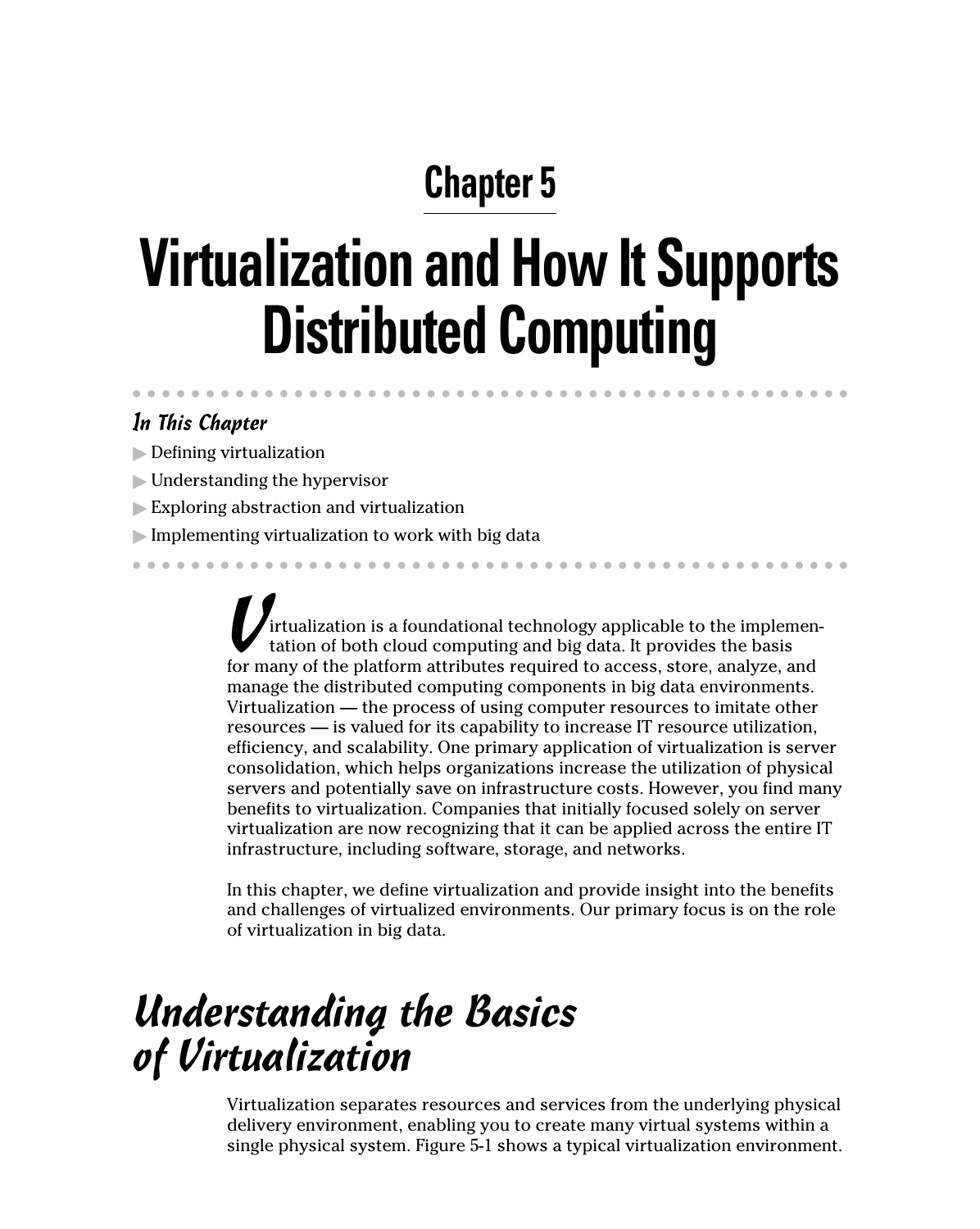One of the primary reasons that companies have implemented virtualization is to improve the performance and efficiency of processing of a diverse mix of workloads. Rather than assigning a dedicated set of physical resources to each set of tasks, a pooled set of virtual resources can be quickly allocated as needed across all workloads. Reliance on the pool of virtual resources allows companies to improve latency. This increase in service delivery speed and efficiency is a function of the distributed nature of virtualized environments and helps to improve overall time-to-value.



Using a distributed set of physical resources, such as servers, in a more flexible and efficient way delivers significant benefits in terms of cost savings and improvements in productivity. The practice has several benefits, including the following:

- $\triangleright$  Virtualization of physical resources (such as servers, storage, and networks) enables substantial improvement in the utilization of these resources.
- ✓ Virtualization enables improved control over the usage and performance of your IT resources.
- ✓ Virtualization can provide a level of automation and standardization to optimize your computing environment.
- ✓ Virtualization provides a foundation for cloud computing.

Although being able to virtualize resources adds a huge amount of efficiency, it doesn't come without a cost. Virtual resources have to be managed so that they are secure. An image can become a technique for an intruder to get direct access to critical systems. In addition, if companies do not have a process for deleting unused images, systems will no longer behave efficiently.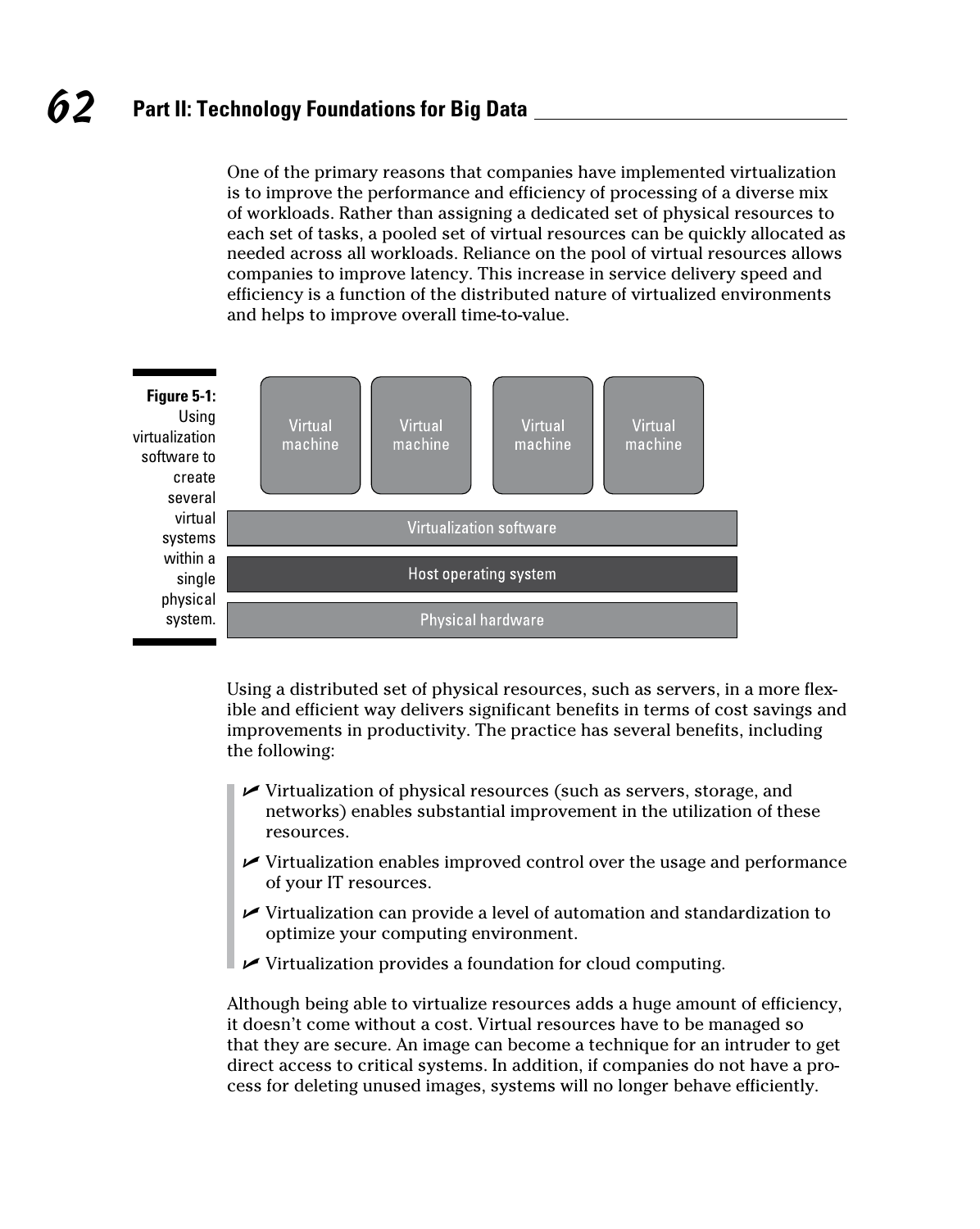#### The importance of virtualization to big data

Solving big data challenges typically requires the management of large volumes of highly distributed data stores along with the use of compute- and data-intensive applications. Therefore, you need a highly efficient IT environment to support big data. Virtualization provides the added level of efficiency to make big data platforms a reality. Although virtualization is technically not a requirement for big data analysis, software frameworks such as MapReduce, which are used in big data environments, are more efficient in a virtualized environment. Chapter 8 covers MapReduce in more detail. If you need your big data environment to scale — almost without bounds — you should virtualize elements of your environment.

Virtualization has three characteristics that support the scalability and operating efficiency required for big data environments:

- ✓ **Partitioning:** In virtualization, many applications and operating systems are supported in a single physical system by partitioning (separating) the available resources.
- ✓ **Isolation:** Each virtual machine is isolated from its host physical system and other virtualized machines. Because of this isolation, if one virtual instance crashes, the other virtual machines and the host system aren't affected. In addition, data isn't shared between one virtual instance and another.
- ✓ **Encapsulation:** A virtual machine can be represented (and even stored) as a single file, so you can identify it easily based on the services it provides. For example, the file containing the encapsulated process could be a complete business service. This encapsulated virtual machine could be presented to an application as a complete entity. Thus, encapsulation could protect each application so that it doesn't interfere with another application.

One of the most important requirements for success with big data is having the right level of performance to support the analysis of large volumes and varied types of data. As you begin to leverage environments such as Hadoop and MapReduce, it is critical that you have a supporting infrastructure that can scale. Virtualization adds efficiency at every layer of the IT infrastructure. Applying virtualization across your environment will help to achieve the scalability required for big data analysis.

Implementing virtualization by following an end-to-end approach will deliver benefits for big data and other types of workloads in your environment. An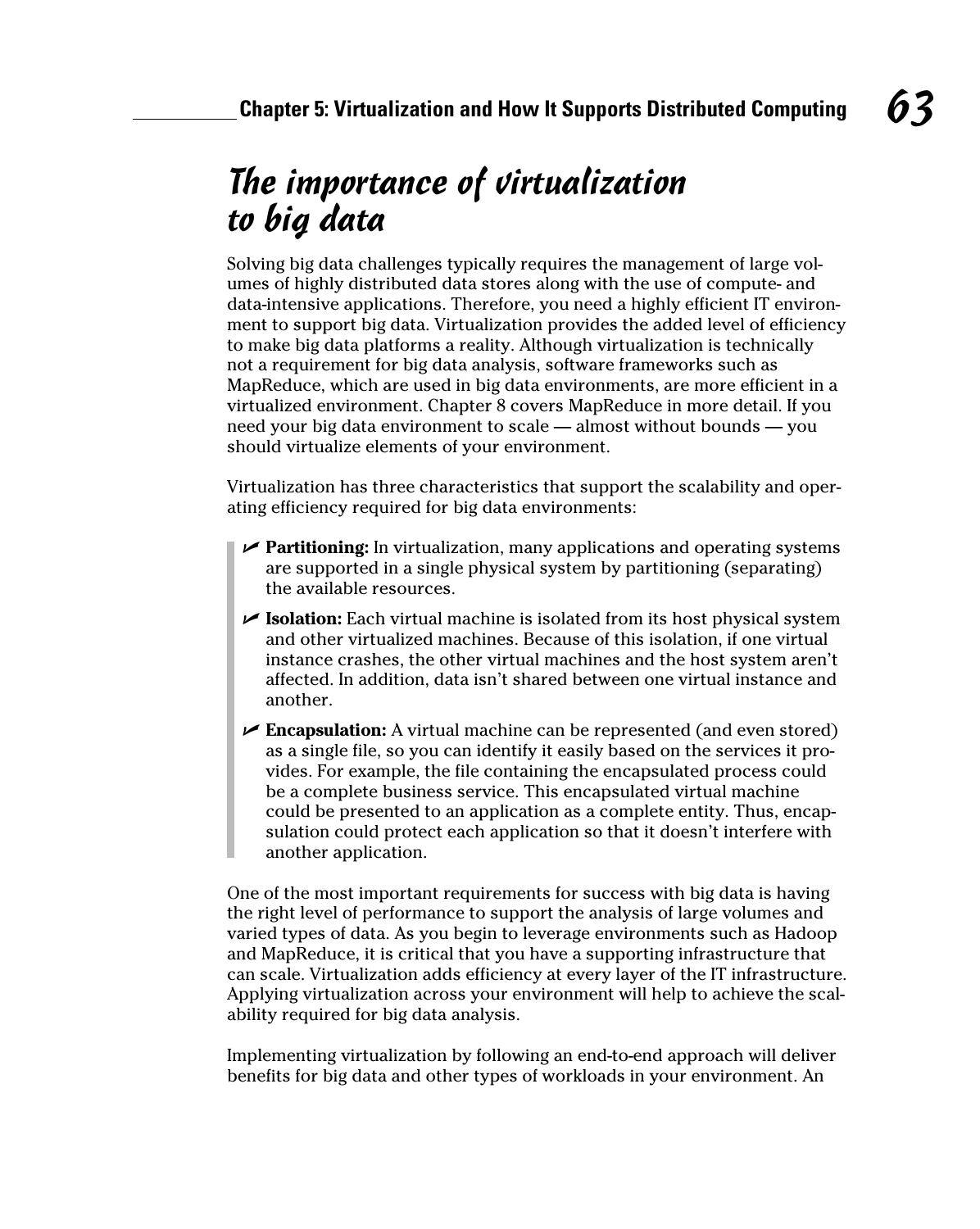end-to-end approach will mean that errors can be corrected more quickly a requirement in a big data environment. When working with big data, your infrastructure needs to be prepared to manage data that is potentially very large (volume), very fast (velocity), and highly unstructured (variety).

As a result, your entire IT environment needs to be optimized at every layer, from the network to the databases, storage, and servers. If you only virtualize your servers, you may experience bottlenecks from other infrastructure elements such as storage and networks. If you only focus on virtualizing one element of your infrastructure, you are less likely to achieve the latency and efficiency you need and more likely to expose your company to higher costs and security risks.

The reality is that most organizations do not attempt to virtualize all elements of their infrastructures at one time. Many organizations begin with server virtualization and achieve a certain level of efficiency improvements. Realistically, other elements may be virtualized as needed to continue to improve overall system performance and efficiency. The following describes how virtualization of each element across the IT environment — servers, storage, applications, data, networks, processors, memory, and services can have a positive impact on big data analysis.

#### Server virtualization

In server virtualization, one physical server is partitioned into multiple virtual servers. The hardware and resources of a machine — including the random access memory (RAM), CPU, hard drive, and network controller can be virtualized (logically split) into a series of virtual machines that each runs its own applications and operating system. A virtual machine (VM) is a software representation of a physical machine that can execute or perform the same functions as the physical machine. A thin layer of software is actually inserted into the hardware that contains a virtual machine monitor, or *hypervisor.* The hypervisor can be thought of as the technology that manages traffic between the VMs and the physical machine.

Server virtualization uses the hypervisor to provide efficiency in the use of physical resources. Of course, installation, configuration, and administrative tasks are associated with setting up these virtual machines. This includes license management, network management, and workload administration, as well as capacity planning.

Server virtualization helps to ensure that your platform can scale as needed to handle the large volumes and varied types of data included in your big data analysis. You may not know the extent of the volume or variety of structured and unstructured data needed before you begin your analysis. This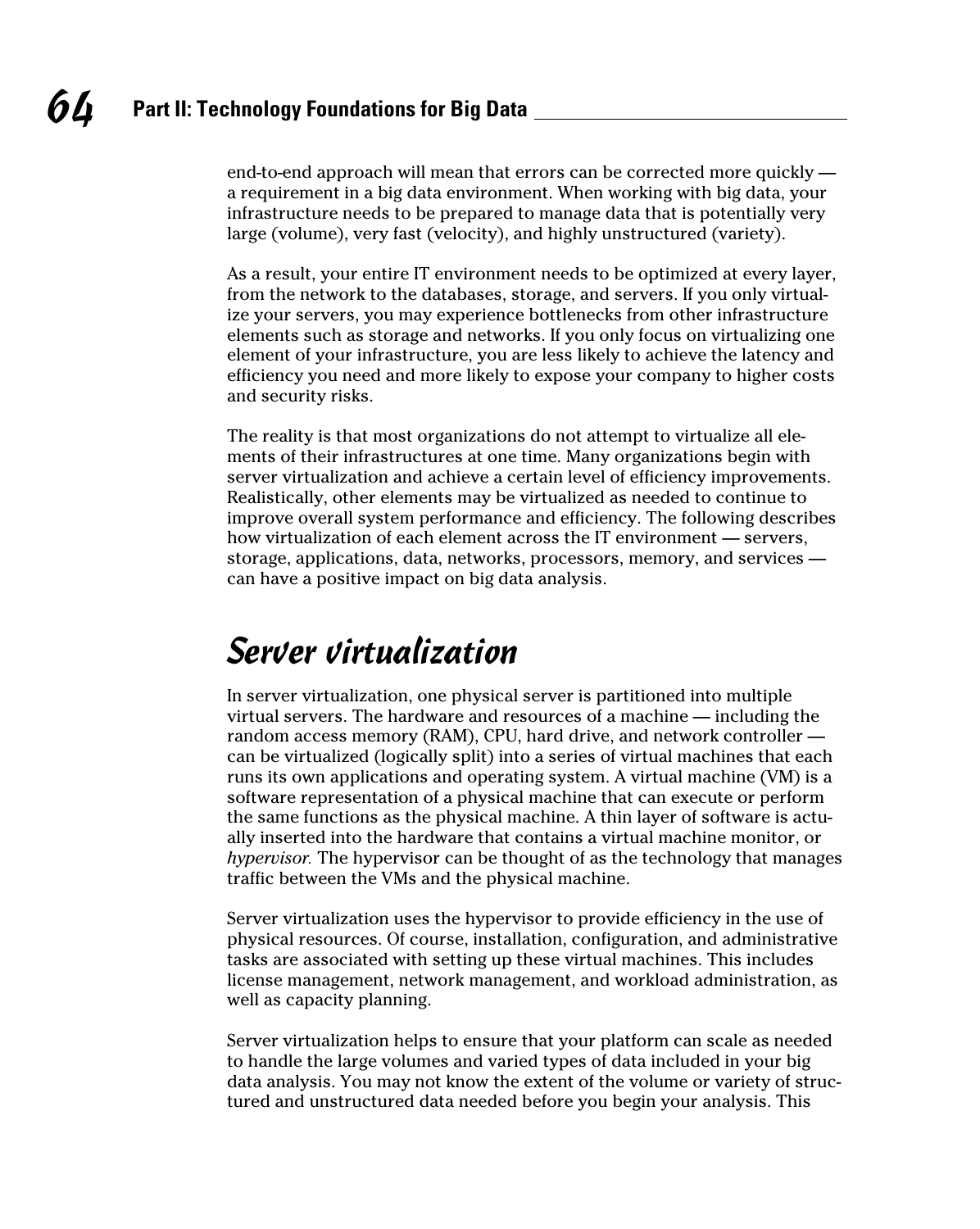uncertainty makes the need for server virtualization even greater, providing your environment with the capability to meet the unanticipated demand for processing very large data sets.

In addition, server virtualization provides the foundation that enables many of the cloud services used as data sources in a big data analysis. Virtualization increases the efficiency of the cloud that makes many complex systems easier to optimize. As a result, organizations have the performance and optimization to be able to access data that was previously either unavailable or very hard to collect. Big data platforms are increasingly used as sources of enormous amounts of data about customer preferences, sentiment, and behaviors. Companies can integrate this information with internal sales and product data to gain insight into customer preferences to make more targeted and personalized offers.

### Application virtualization

Application infrastructure virtualization provides an efficient way to manage applications in context with customer demand. The application is encapsulated in a way that removes its dependencies from the underlying physical computer system. This helps to improve the overall manageability and portability of the application. In addition, the application infrastructure virtualization software typically allows for codifying business and technical usage policies to make sure that each of your applications leverages virtual and physical resources in a predictable way. Efficiencies are gained because you can more easily distribute IT resources according to the relative business value of your applications. In other words, your most critical applications can receive top priority to draw from pools of available computing and storage capacity as needed.

Application infrastructure virtualization used in combination with server virtualization can help to ensure that business service-level agreements (SLAs) are met. Server virtualization monitors CPU and memory usage, but does not account for variations in business priority when allocating resources. For example, you might require that all applications are treated with the same business-level priority. By implementing application infrastructure virtualization in addition to server virtualization, you can ensure that the most highpriority applications have top-priority access to resources.

Your big data applications may have significant IT resource requirements, due to the large volumes of data or the speed at which that data is generated. Your big data environment needs to have the right level of predictability and repeatability to make sure that the applications have access to the required resources. Application infrastructure virtualization can ensure that each application deployed for a big data analysis has access to the compute power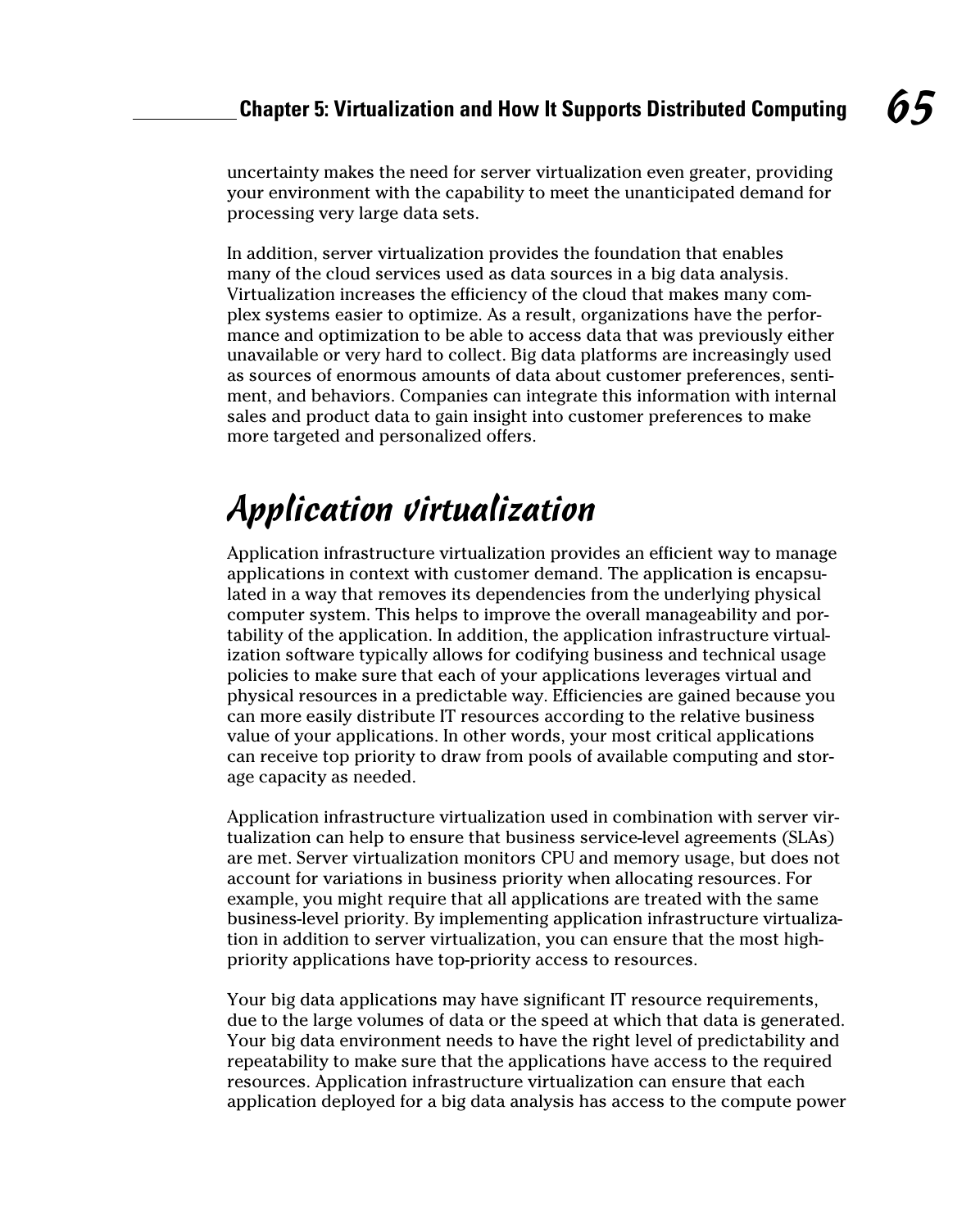required at the right time based on its relative priority. In addition, application infrastructure virtualization makes it easier to run applications on different computers, and previously incompatible or legacy applications can be run together on the same physical machine. You will not need to create multiple versions such as Windows or Linux.

Big data platforms designed to support highly distributed, data-intensive applications will run better and faster in a virtual environment. This does not mean that you will want to virtualize all big data–related applications. For example, a text analytics application may run best in a self-contained environment and virtualization would not add any benefit.

#### Network virtualization

Network virtualization — software-defined networking — provides an efficient way to use networking as a pool of connection resources. Networks are virtualized in a similar fashion to other physical technologies. Instead of relying on the physical network for managing traffic between connections, you can create multiple virtual networks all utilizing the same physical implementation. This can be useful if you need to define a network for data gathering with a certain set of performance characteristics and capacity and another network for applications with different performance and capacity. Limitations in the network layer can lead to bottlenecks that lead to unacceptable latencies in big data environments. Virtualizing the network helps reduce these bottlenecks and improve the capability to manage the large distributed data required for big data analysis.

#### Processor and memory virtualization

Processor virtualization helps to optimize the processor and maximize performance. Memory virtualization decouples memory from the servers.

In big data analysis, you may have repeated queries of large data sets and the creation of advanced analytic algorithms, all designed to look for patterns and trends that are not yet understood. These advanced analytics can require lots of processing power (CPU) and memory (RAM). For some of these computations, it can take a long time without sufficient CPU and memory resources. Processor and memory virtualization can help speed the processing and get your analysis results sooner.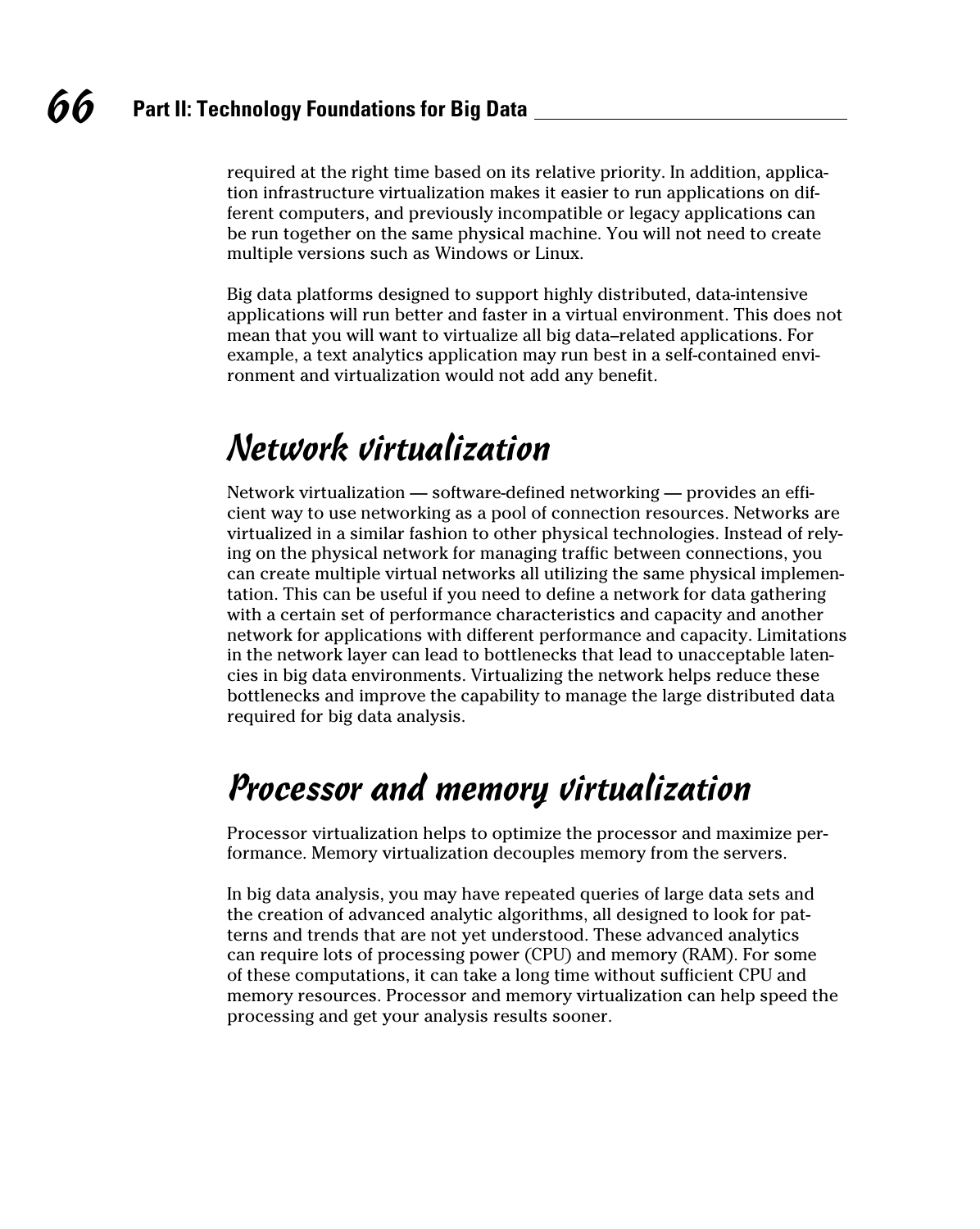### Data and storage virtualization

Data virtualization can be used to create a platform for dynamic linked data services. This allows data to be easily searched and linked through a unified reference source. As a result, data virtualization provides an abstract service that delivers data in a consistent form regardless of the underlying physical database. In addition, data virtualization exposes cached data to all applications to improve performance.

Storage virtualization combines physical storage resources so that they are more effectively shared. This reduces the cost of storage and makes it easier to manage data stores required for big data analysis.

Data and storage virtualization play a significant role in making it easier and less costly to store, retrieve, and analyze the large volumes of fast and varying types of data. Remember that some big data may be unstructured and not easily stored using traditional methods. Storage virtualization makes it easier to store large and unstructured data types. In a big data environment, it is advantageous to have access to a variety of operational data stores on demand. For example, you may only need access to a columnar database infrequently. With virtualization, the database can be stored as a virtual image and invoked whenever it is needed without consuming valuable data center resources or capacity.

#### **Management and security challenges with virtualization**

Virtualized environments need to be adequately managed and governed to realize cost savings and efficiency benefits. If you rely on big data services to solve your analytics challenges, you need to be assured that the virtual environment is as well managed and secure as the physical environment. Some of the benefits of virtualization, including ease of provisioning, can easily lead to management and security problems without proper oversight. Virtualization makes it easy for developers to create a virtual image, or a copy, of a resource. As a result, many companies have implemented virtualization only to find that the number of virtual images spirals out of control. Problems to watch out for include the following:

- $\triangleright$  Too many virtual images are created, leading to a sharp drop in server and memory performance.
- $\triangleright$  Lack of control over the life cycle of virtual images leads to the introduction of security vulnerabilities.
- $\sqrt{\phantom{a}}$  An overabundance of virtual images increases storage costs and reduces cost savings.
- $\triangleright$  Administrators may increase security risks through either malicious or uninformed management of virtual images.
- $\triangleright$  Compliance requirements may be compromised if you are not able to accurately monitor virtual infrastructure logs.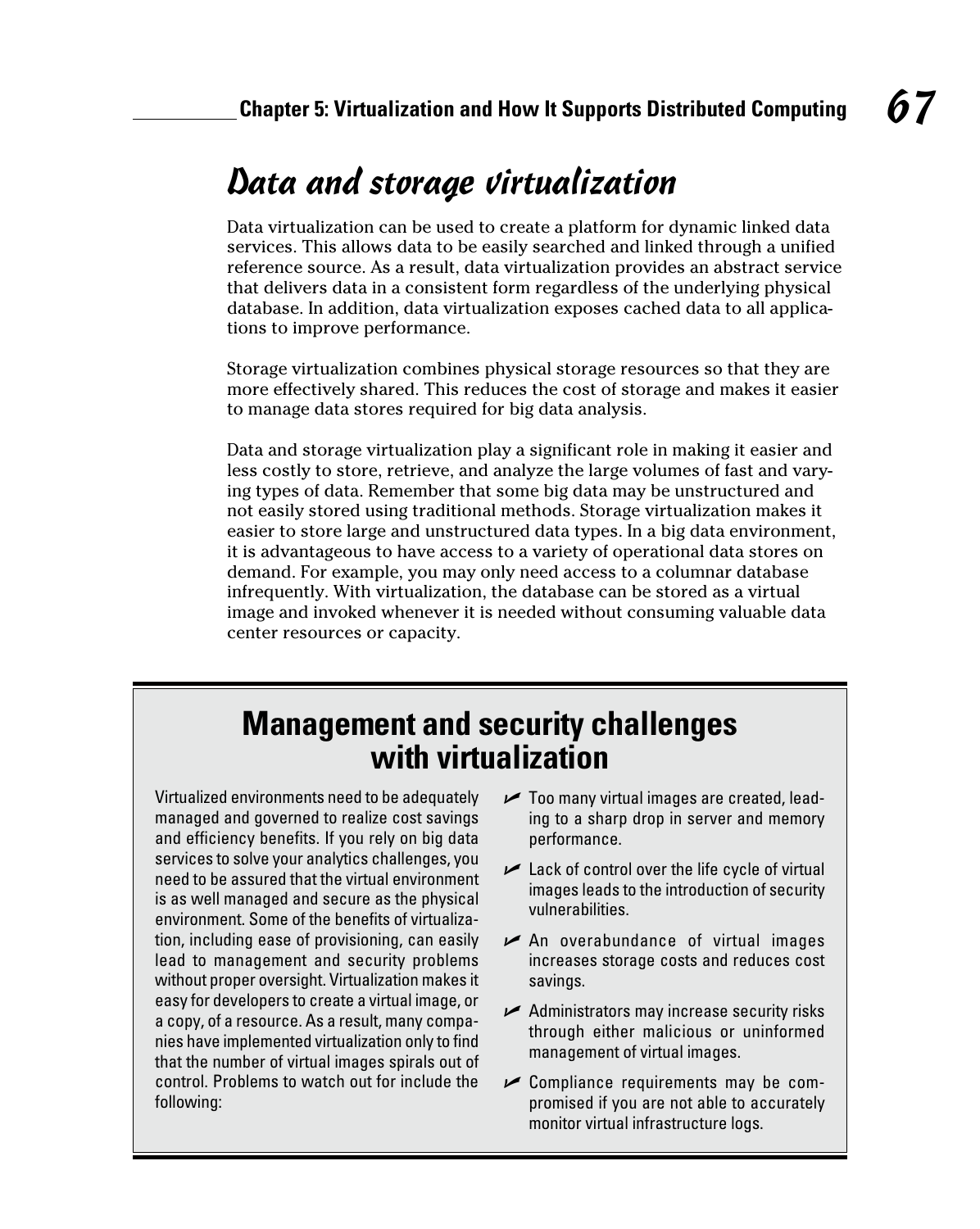# Managing Virtualization with the Hypervisor

In an ideal world, you don't want to worry about the underlying operating system and the physical hardware. A *hypervisor* is the technology responsible for ensuring that resource sharing takes place in an orderly and repeatable way. It is the traffic cop that allows multiple operating systems to share a single host. It creates and runs virtual machines. The hypervisor sits at the lowest levels of the hardware environment and uses a thin layer of code (often called a *fabric*) to enable dynamic resource sharing. The hypervisor makes it seem like each operating system has the physical resources all to itself.

In the world of big data, you may need to support many different operating environments. The hypervisor becomes an ideal delivery mechanism for the technology components of the big data stack. The hypervisor lets you show the same application on lots of systems without having to physically copy that application onto each system. As an added benefit, because of the hypervisor architecture, it can load any (or many) different operating systems as though they were just another application. So, the hypervisor is a very practical way of getting things virtualized quickly and efficiently.



You need to understand the nature of the hypervisor. It's designed like a server OS rather than like the Windows OS. Each virtual machine running on a physical machine is called a guest machine. The hypervisor, therefore, schedules the access that guest operating systems have to everything, including the CPU, memory, disk I/O, and other I/O mechanisms. The guest operating systems are the operating systems running on the virtual machines. With virtualization technology, you can set up the hypervisor to split the physical computer's resources. Resources can be split 50/50 or 80/20 between two guest operating systems, for example.

The beauty of this arrangement is that the hypervisor does all the heavy lifting. The guest operating system doesn't care (or have any idea) that it's running in a virtual partition; it thinks it has a computer all to itself.

You find basically two types of hypervisors:

- ✓ **Type 1 hypervisors** run directly on the hardware platform. They achieve higher efficiency because they're running directly on the platform.
- ✓ **Type 2 hypervisors** run on the host operating system. They are often used when a need exists to support a broad range of I/O devices.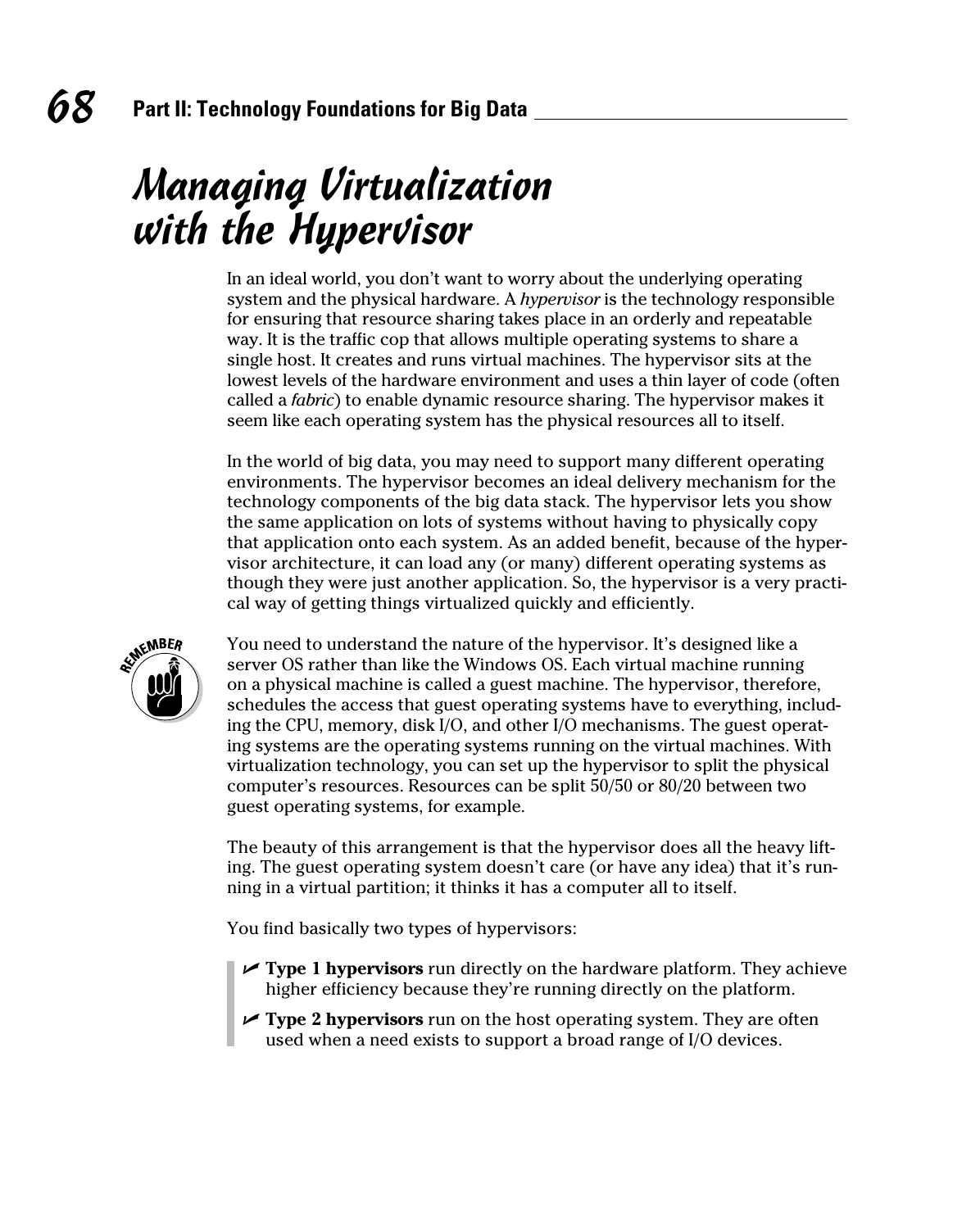# Abstraction and Virtualization

For IT resources and services to be virtualized, they are separated from the underlying physical delivery environment. The technical term for this act of separation is called *abstraction.* Abstraction is a key concept in big data. MapReduce and Hadoop are distributed computing environments where everything is abstracted. The detail is abstracted out so that the developer or analyst does not need to be concerned with where the data elements are actually located.

Abstraction minimizes the complexity of something by hiding the details and providing only the relevant information. For example, if you were going to pick up someone whom you've never met before, he might tell you the location to meet him, how tall he is, his hair color, and what he will be wearing. He doesn't need to tell you where he was born, how much money he has in the bank, his birth date, and so on. That's the idea with abstraction — it's about providing a high-level specification rather than going into lots of detail about how something works. In the cloud, for instance, in an Infrastructure as a Service (IaaS) delivery model, the details of the physical and virtual infrastructure are abstracted from the user.

## Implementing Virtualization to Work with Big Data

Virtualization helps makes your IT environment smart enough to handle big data analysis. By optimizing all elements of your infrastructure, including hardware, software, and storage, you gain the efficiency needed to process and manage large volumes of structured and unstructured data. With big data, you need to access, manage, and analyze structured and unstructured data in a distributed environment.

Big data assumes distribution. In practice, any kind of MapReduce will work better in a virtualized environment. You need the capability to move workloads around based on requirements for compute power and storage.

Virtualization will enable you to tackle larger problems that have not yet been scoped. You may not know in advance how quickly you will need to scale.

Virtualization will enable you to support a variety of operational big data stores. For example, a graph database can be spun up as an image.